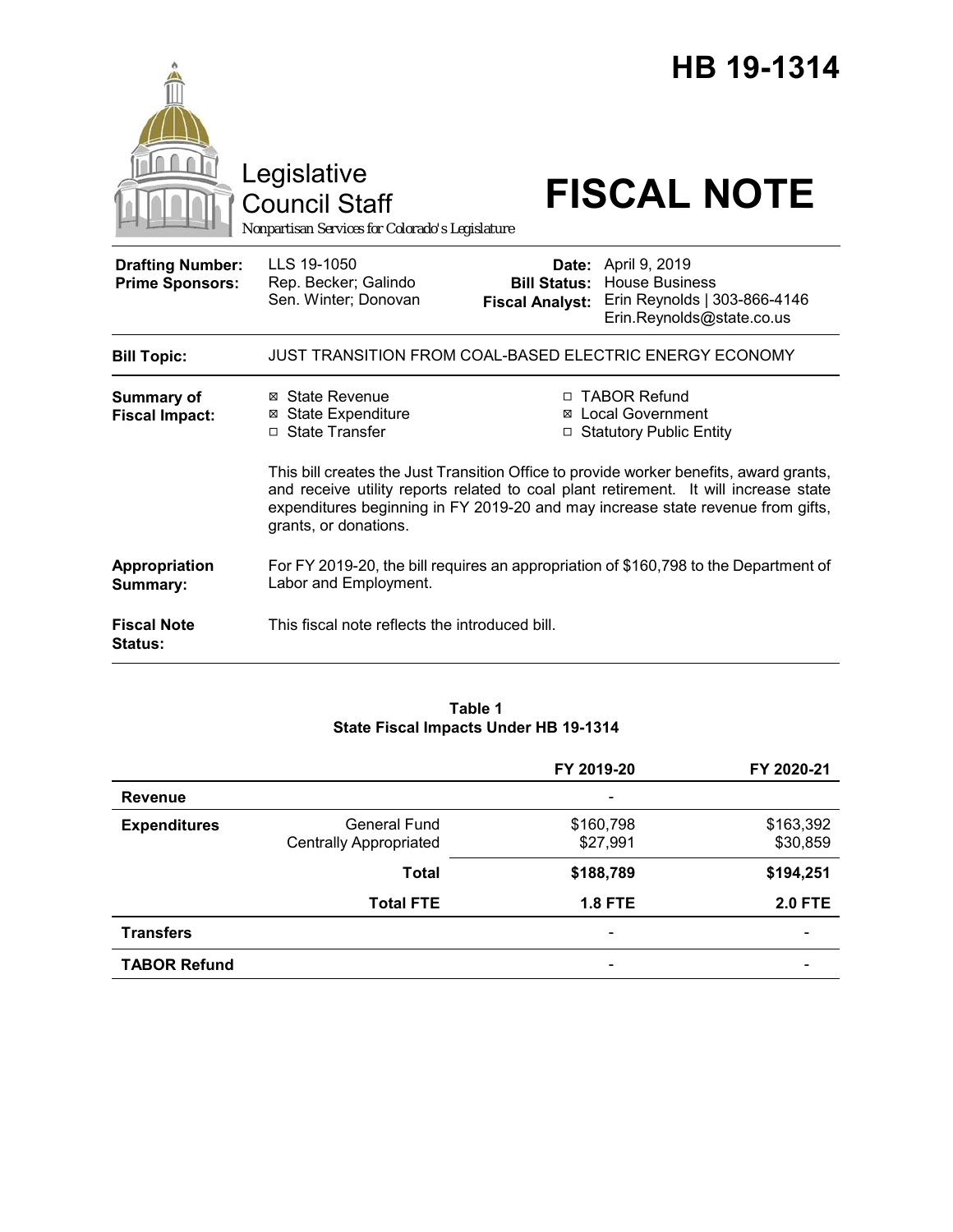# **Summary of Legislation**

In order to assist coal transition workers and communities, the bill creates the Just Transition Office in the Division of Employment and Training as a type 2 transfer in the Colorado Department of Labor and Employment (CDLE). Beginning in 2025, the director-led office will administer benefits to coal transition workers and grants to eligible coal transition communities.

**Definition of coal transition worker and communities.** A coal transition worker is any person laid-off from employment in a coal mine, coal-fueled electrical power generating plant, or the manufacturing and transportation supply chains of either. Coal transition communities are defined as municipalities, counties, or regions that have been affected in the previous 12 months or that demonstrate an impact within the next 36 months by the loss of 50 or more jobs from a coal mine, coal-fueled electrical power generating plant, or the manufacturing and supply chains of either.

**Just Transition Office director and duties.** The office director is appointed by the director of the Division of Employment and Training in CDLE. The office is created to:

- make eligibility determinations and award benefits to workers;
- establish criteria and amounts for grants and award grants to eligible communities;
- leverage additional state and federal resources; and
- engage in relevant administrative proceedings, such as matters before the Public Utilities Commission, the Air Quality Control Commission, and the General Assembly.

**Worker benefits.** Once a determination has been made qualifying a coal transition worker, that worker is eligible for:

- transition benefits equivalent in type, amount, and duration to federal benefits under the Trade Adjustment Assistance Act;
- a wage differential benefit for three years; and
- associated employment and training services.

**Eligible entities for grants.** If funding is available after providing worker benefits, grants may be awarded to eligible entities including:

- an economic development district;
- a county, municipality, city and county, or other political subdivision of the state;
- an Indian tribe:
- an apprenticeship program that is registered with the U.S. Department of Labor or a state apprenticeship council;
- an institution of higher education; and
- a public or private nonprofit organization or association.

**Transition plan requirements for coal-fueled utilities.** Electric coal-fueled utilities with a nameplate rating of at least 50 megawatts are required to submit a workforce transition plan to the office at least 90 days before the retirement of the facility. The plan must detail number of workers who will be laid-off; their job classifications; offers of other employment to these workers; and scheduled facility retirements. If a replacement electric generating facility is planned, the report must also include information about job availability and job outsourcing.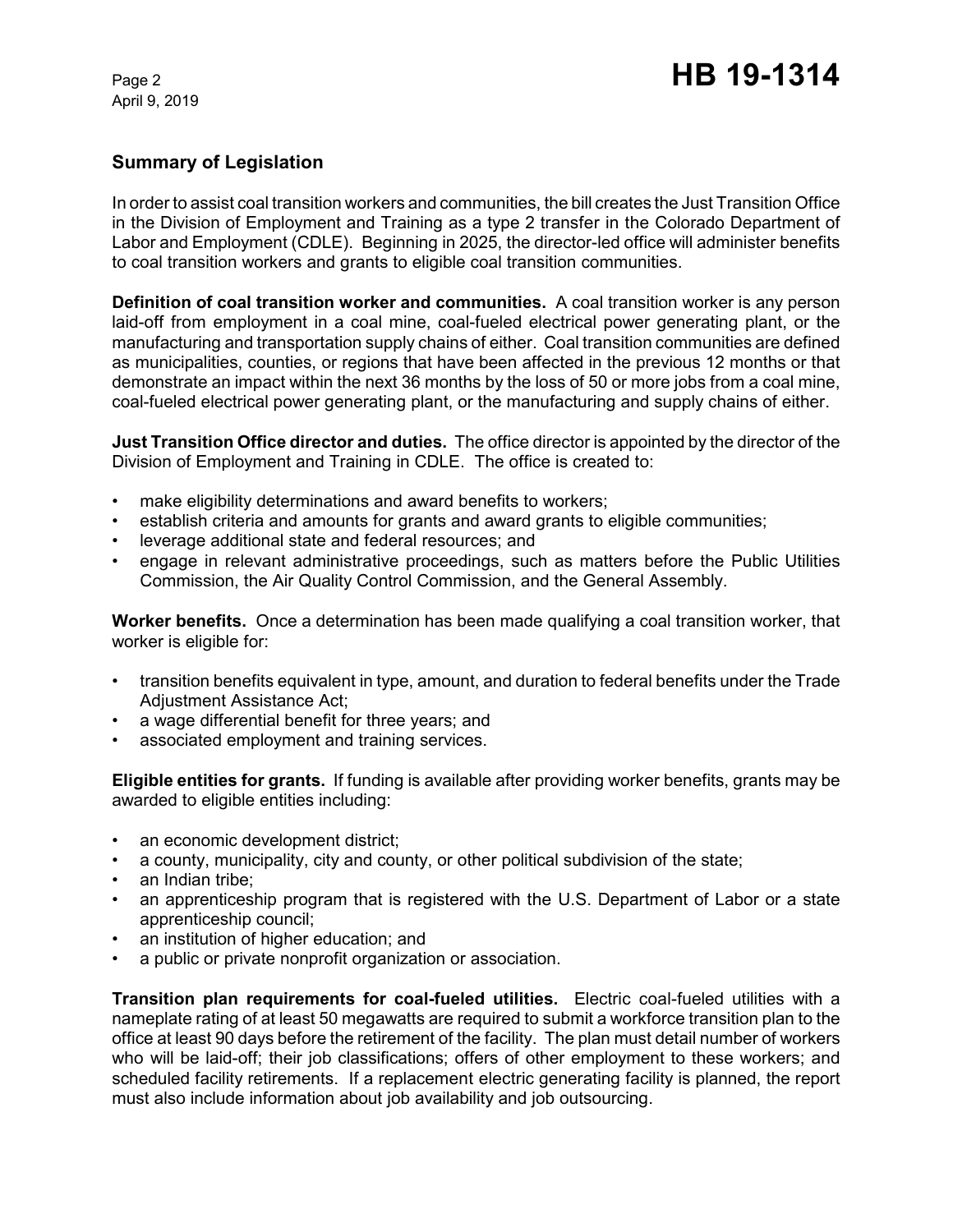**Advisory committee.** A 15-member advisory committee is created to assist the director with benefits, grants, and transition plans, and is required to meet at least quarterly. The advisory committee is repealed on September 1, 2025, pending a sunset review. Members include:

- the CDLE's executive director or a designee;
- the Office of Economic Development's director or a designee;
- the Colorado Energy Office's director or a designee;
- a Governor's Office representative;
- a Senator appointed by the President of the Senate;
- a Representative appointed by the Speaker of the House; and
- nine members appointed by the director, including:
	- $\cdot$  three representatives of coal transition workers;
	- $\rightarrow$  three representatives from coal transition communities; and
	- $\cdot$  three public members.

**Just Transition Cash Fund.** The bill creates the Just Transition Cash Fund which consists of money credited to the fund, any other money appropriated or transferred by the General Assembly, and may cover the direct and indirect costs of the office. The fund is subject to annual appropriation by the General Assembly.

## **Background**

**Coal transition workers.** According to the U.S. Bureau of Labor Statistics, there were 1,994 employees that would qualify under the bill as coal transition workers in 2017. On average, these employees made \$93,913 per year, as shown in Table 2. Table 2 does include transportation and supply chain workers that may be eligible for coal transition benefits under the bill, as the number of these workers cannot be determined.

| <b>Job Classification</b>              | <b>Number of Workers</b> | <b>Average Annual Wages</b> |
|----------------------------------------|--------------------------|-----------------------------|
| Coal Mining                            | 1.230                    | \$93,906                    |
| <b>Coal Mining Support Activities</b>  | 189                      | \$57,868                    |
| <b>Fossil Fuel Electric Generation</b> | 575                      | \$105,777                   |
| Total                                  | 1.994                    | \$93,913                    |

**Table 2 2017 Employment Data for Direct Coal Workers**

*Source: U.S. Bureau of Labor Statistics, Quarterly Census of Employment and Wages.*

**Coal transition communities.** Based on the same data from the U.S. Bureau of Labor Statistics, the following counties have at least 50 coal-impacted employees; detailed data is unavailable for municipalities:

- Delta
- Gunnison
- La Plata
- Moffat
- **Montrose**
- Rio Blanco
- Routt
- Weld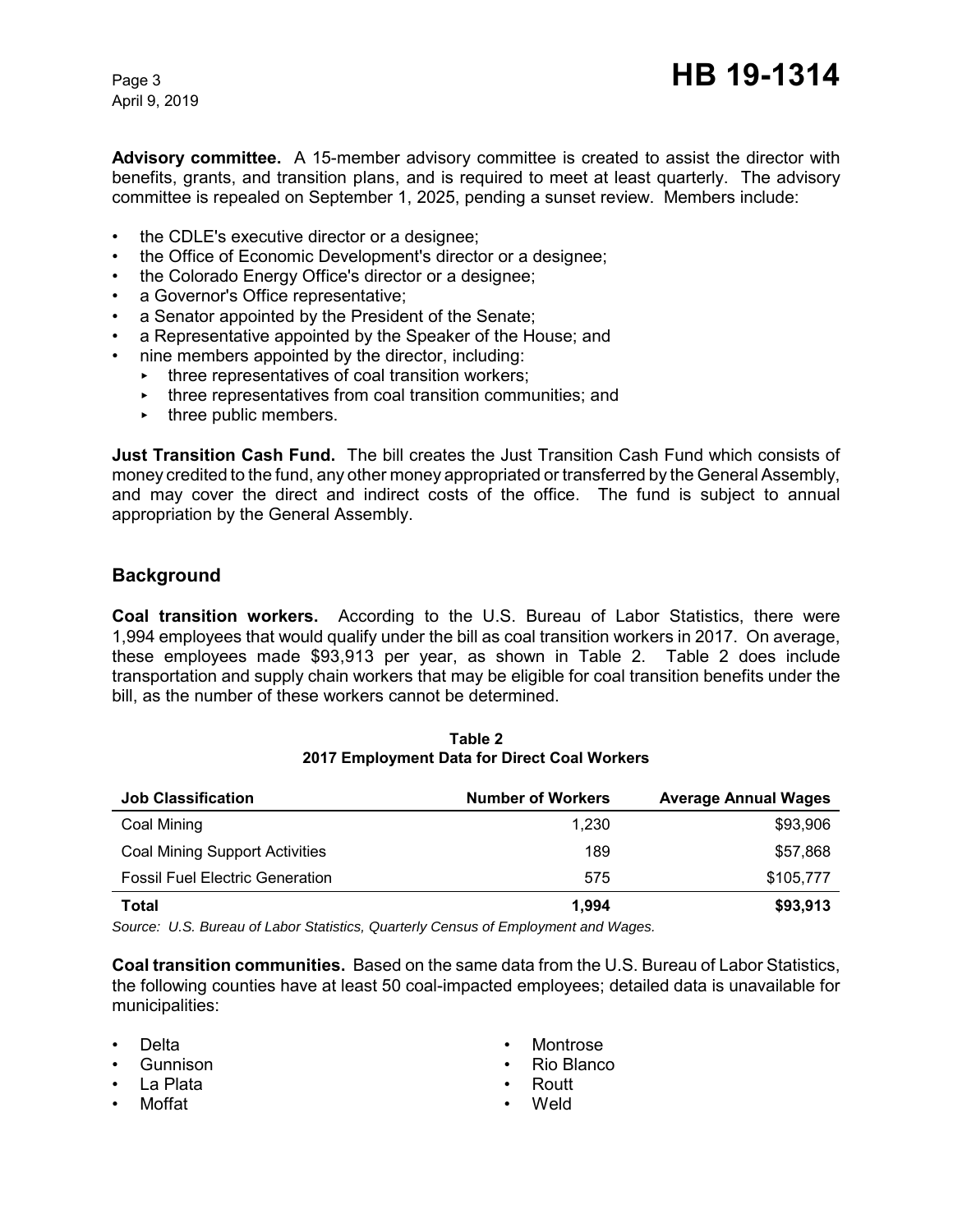## **State Revenue**

The bill authorizes the CDLE to receive and expend gifts, grants, and donations, which are exempt from TABOR. No source of gifts, grants, or donations has been identified as of this writing.

## **State Expenditures**

The bill increases state General Fund expenditures by \$188,789 and 1.8 FTE in FY 2019-20, and \$194,251 and 2.0 FTE in FY 2020-21 in the CDLE. Expenditure impacts are outlined in Table 3 and discussed below.

|                                           | FY 2019-20     | FY 2020-21     |  |
|-------------------------------------------|----------------|----------------|--|
| <b>Department of Labor and Employment</b> |                |                |  |
| <b>Personal Services</b>                  | \$131,992      | \$143,992      |  |
| <b>Operating Expenses/Capital Outlay</b>  | \$11,306       | \$1,900        |  |
| <b>Advisory Committee Meetings</b>        | \$17,500       | \$17,500       |  |
| <b>Computer Programming</b>               |                |                |  |
| <b>Benefits and Grants</b>                |                |                |  |
| Centrally Appropriated Costs*             | \$27,991       | \$30,859       |  |
| <b>Total Cost</b>                         | \$188,789      | \$194,251      |  |
| <b>Total FTE</b>                          | <b>1.8 FTE</b> | <b>2.0 FTE</b> |  |

#### **Table 3 Expenditures Under HB 19-1314**

 *\* Centrally appropriated costs are not included in the bill's appropriation.*

**Department of Labor and Employment.** Beginning in FY 2019-20, the CDLE requires a full-time Program Manager and Administrator to staff the Just Transition Office. Standard operating expenses and capital outlay costs are included and first-year costs reflect the General Fund pay date shift.

- *Advisory committee.* Advisory committee members are eligible for per diem payments and reimbursement of actual and necessary expenses. Assuming the committee meets the required four times per year, these costs are estimated at \$17,500 per year, including approximately \$4,500 for per diem, \$8,000 for expense reimbursements, and \$5,000 for meeting accommodations and catering. These costs will be incurred from FY 2019-20 until the advisory committee repeals pending a sunset review in FY 2025-26.
- *Computer programming.* CDLE will be required to update its Connecting Colorado database at an estimated cost of \$20,000, which reflects 160 hours of contract work at the hourly rate of \$125. It will also be required to create a system to track the wage differential benefit, for which costs have not yet been determined. It is anticipated that these systems would need to be in place by January 1, 2024, and that these costs will be incurred in FY 2023-24. Appropriations will be made through the annual budget process.